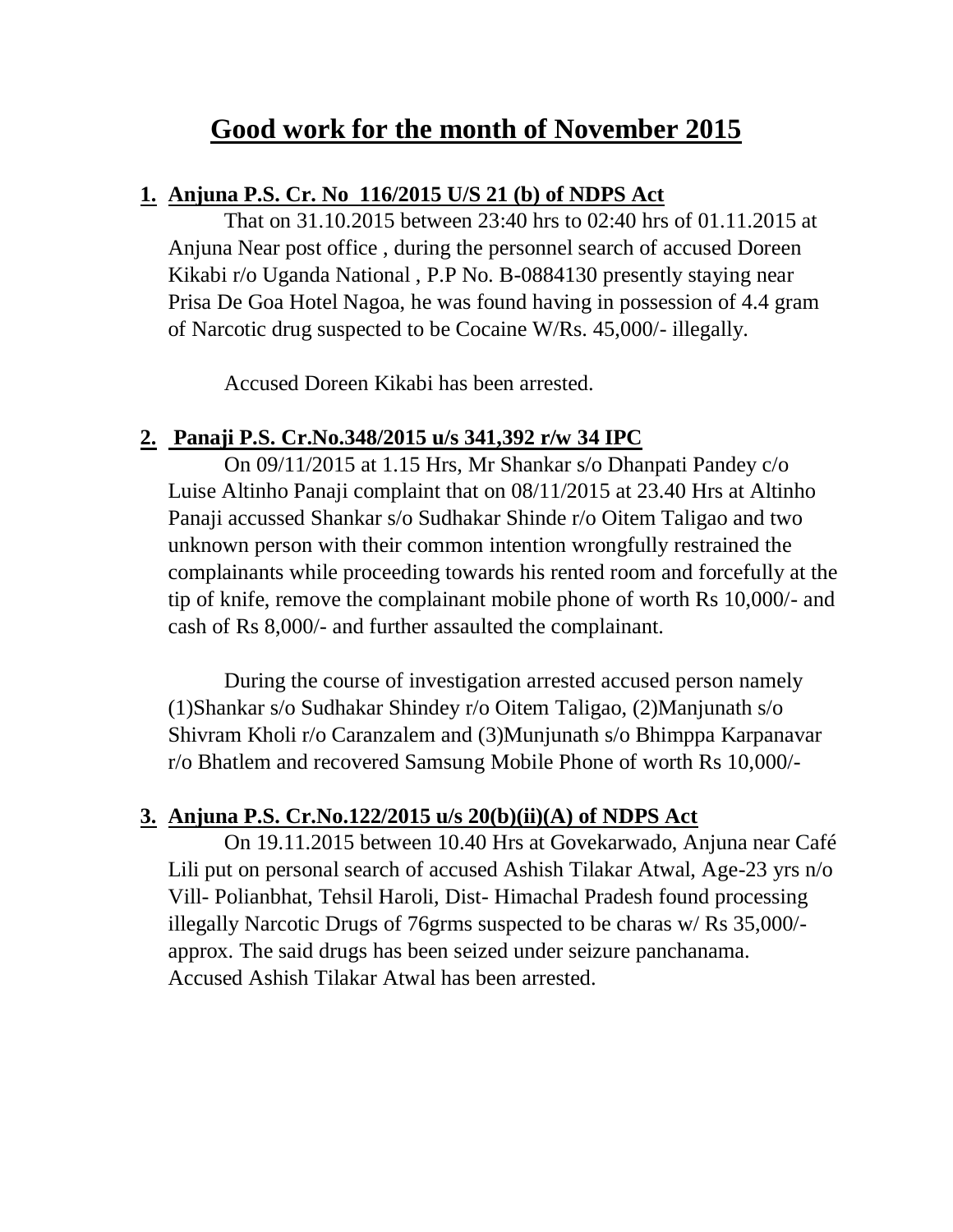#### **4.Anjuna P.S. Cr.No.123/2015 u/s 20(b)(ii)(A) of NDPS Act**

On 19/11/2015 between 2.50 Hrs To 23.45 Hrs near Timbi Ground Anjuna during personnel search of accused Imran Anwar Khan Age-33 yrs, r/o Hanuman Nagar Irlla Bridge West Mumbai, presentely staying at Casa De Olga guest House, Shapora found in his possession 25 grams narcotic drugs suspected to be Charas W/ Rs 18,000/-. The said drug has been seized under seizure panchanama.

Accused has been arrested.

## **4. Calangute P.S. Cr.No 182/2015 u/s 370 IPC & SEC 4,5,&7 of Immoral Traffic (Prevention) Act**

On 28/11/2015 between 19.50 Hrs To 21.20 Hrs a raid was conducted by Calangute Police Station staff near Hotel Navtara, Niakawada, Calangute, space where in one Victim (Lady), Age 20Yrs n/o West Bengal who was found procured by hthe accused Rajendra Rabindra Das Age 24 yrs, n/o Taratua, Iswarpur, Balasore, Orissa for supplying her to customers for the purpose of prostitution was rescued. The accused person was found living on the earnings of prostitution in the vicinity of public place.

Accused person has been arrested and the victim lady rescued has been lodged at Apna Ghar, Merces.

## **5. Valpoi P.S.Cr.No.95/15u/s 379 IPC**

On 24/11/2015 Shree Kunal Manikrao Dessai r/o Khadapabandh, Ponda complained that prior to 13.30 Hrs of 21/11/2015 accused Uday Sawant r/o Copardem Sattari committed theft of Myra's Granite Material W/Rs 5 lacks approximately belonging to the complainant from the property Sy No. 20/1 of Dongurlem Thane.

During the course of investigation accused Uday Rama Sawant r/o Copardem Sattari and Premnath Ramnath Gaonkar r/o Thane Sattari has been arrested.